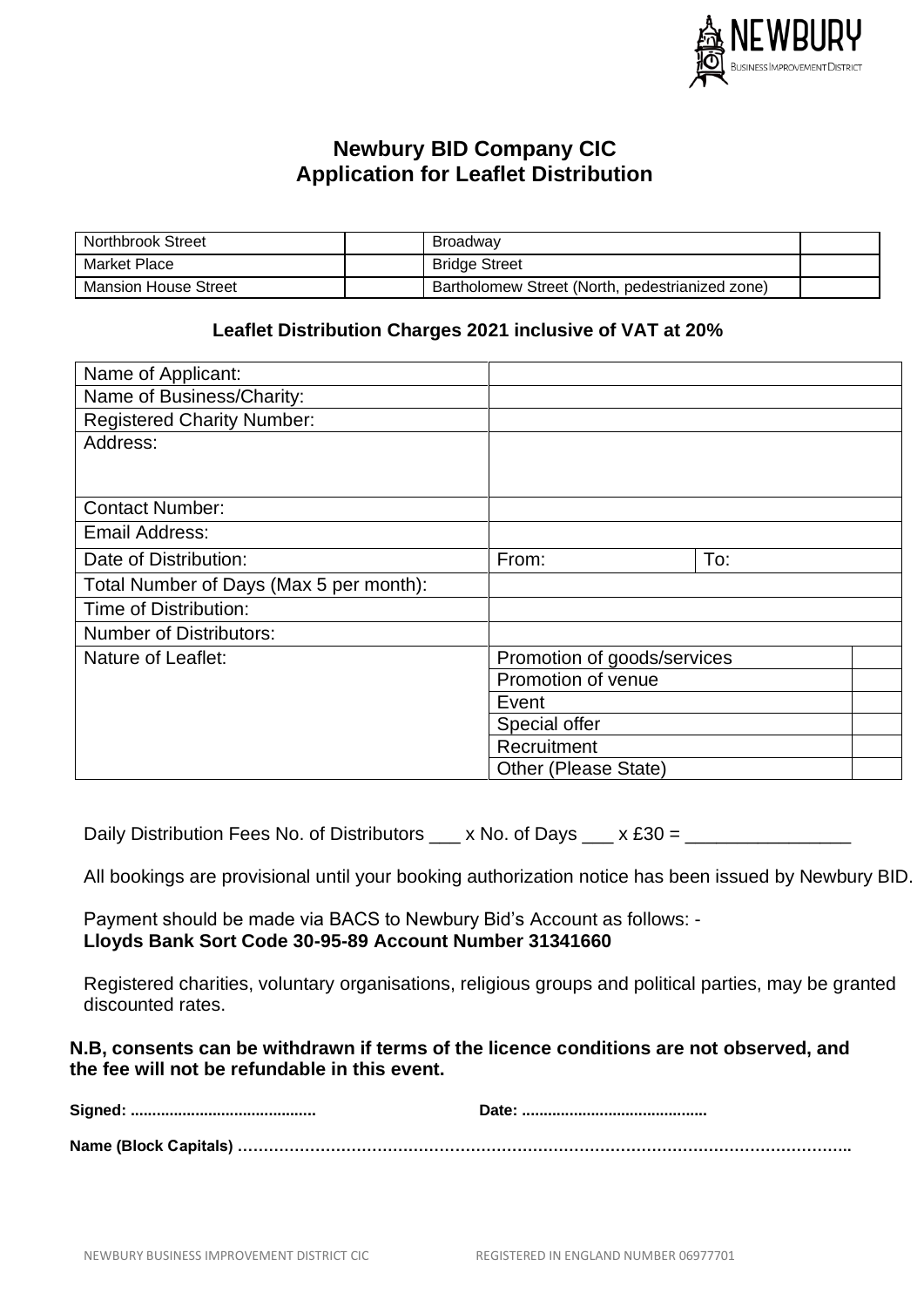

# **Newbury BID Company CIC Guidelines for distributing free literature**

In accordance with the Environmental Protection Act 1990 as amended by the Clean Neighborhoods and Environment Act 2005 the distribution of free printed matter is permitted only with the prior consent of the Council. **"Free printed matter"** includes any newspaper, document, card, leaflet, pamphlet, sticker or other literature for which no charge is made to the recipient. **"Distribute"** means give it to or to offer or make available and includes placing or affixing free literature to vehicles. It does not include putting it inside a building or letterbox. The legislation does not apply to the distribution of free literature:

- By or on behalf of a charity within the meaning of the Charities Act 1993 where that literature relates to or is for the benefit of that charity.
- Where the distribution is for political purposes.
- By a person who distributes the literature by delivering it into a building or letterbox.
- Where the distribution is for the purposes of a religion or belief.

Consents will normally be granted for a specific period to be determined by the application and dependent on the applicant's circumstances.

**License Conditions** Consents will be subject to conditions, which may restrict the time or places where free printed matter may be distributed. All consents will also be subject to the following standard conditions:

- The consent is subject to payment of a fee, which is based on the number of persons to be used to distribute the free literature at any one time. E.g. an organisation may have 10 people available to distribute free printed matter but may only use a maximum of 5 of those distributors at any one time. The fee in that case will be 5 x the prescribed amount.
- No free printed matter shall be left unattended by staff for the general public to take at their discretion.